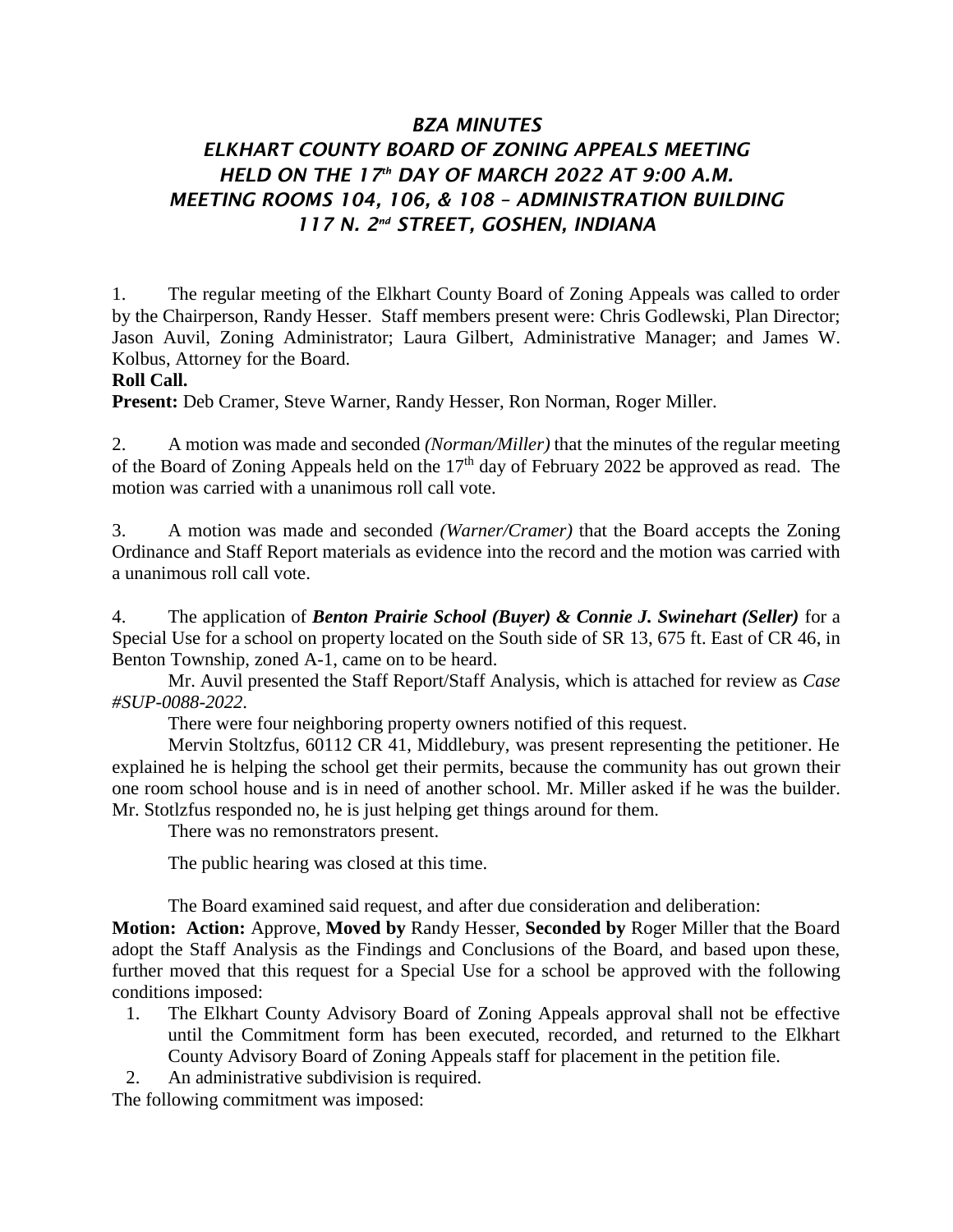1. The request is approved in accordance with the site plan submitted (2/7/2022) and as represented in the Special Use application.

**Vote:** Motion carried by unanimous roll call vote (**summary:** Yes = 5). Yes: Deb Cramer, Steve Warner, Ron Norman, Roger Miller Randy Hesser.

5. The application of *Rosetta Groff & Michael Groff, Wife & Husband* for a Special Use for a ground-mounted solar array on property located on the North side of Shavano Peak Dr., 880 ft. West of Alverstone Dr., 1,490 ft. North of CR 14, common address of 13743 Shavano Peak Dr. in Middlebury Township, zoned A-1, came on to be heard.

Mr. Auvil presented the Staff Report/Staff Analysis, which is attached for review as *Case #SUP-0098-2022*.

There were 30 neighboring property owners notified of this request.

Ryan Lengacher, Wellsprings Solar, 1085 N 850 W, Shipshewana, was present representing the petitioner. He shared a power point presentation on his computer. He explained that when the petitioner's came to him, he did some research on the property, and realized they couldn't put the solar array on the roof, due to the gables of the roof. He went on to say that on the second lot, behind the home, they can clear some trees and place the solar panels on that parcel. He stressed that the petitioner isn't looking to use the energy all the time but mainly use it as backup power for the home, instead of a generator powered by gas. He continued saying that the arrays are 8 panels by 2 panels deep, so there will be 16 panels total that will fit within the setbacks allowed by right. He showed which trees will be taken down and which will be staying on the aerial. He stressed the arrays will be placed 25-30 ft. from each other. He then showed, on the power point, a photo of the neighboring house that with trees and underbrush won't see the panels from where they are proposing to place them. Mr. Miller asked if battery storage will be in the garage. Mr. Lengacher responded yes, as well as the inverter. Mr. Miller asked if more fire protection was being put in place. Mr. Lengacher responded there is no extra fire protection needed as the battery case is steel encased and has been manufactured for placement in homes and garages. Mr. Hesser stated question 10 mentions that the Summit's approval letter was attached, but he doesn't see it in the file. Mr. Lengacher responded that he did have a copy of the HOA agreement, which may not have been added when the application was submitted. He then submitted a copy to the Board *[Placed in file as Petitioner Exhibit #1]*. Mr. Hesser asked if permission was required from the HOA in the subdivision. Mr. Lengacher responded yes, it was required for a ground-mount solar array, and the HOA won't allow solar panels on the front of the house.

There were no remonstrators present.

The public hearing was closed at this time.

The Board examined said request, and after due consideration and deliberation:

**Motion: Action:** Approve, **Moved by** Randy Hesser, **Seconded by** Ron Norman that the Board adopt the Staff Analysis as the Findings and Conclusions of the Board, and based upon these, further moved that this request for a Special Use for a ground-mounted solar array be approved with the following condition imposed:

1. The Elkhart County Advisory Board of Zoning Appeals approval shall not be effective until the Commitment form has been executed, recorded, and returned to the Elkhart County Advisory Board of Zoning Appeals staff for placement in the petition file.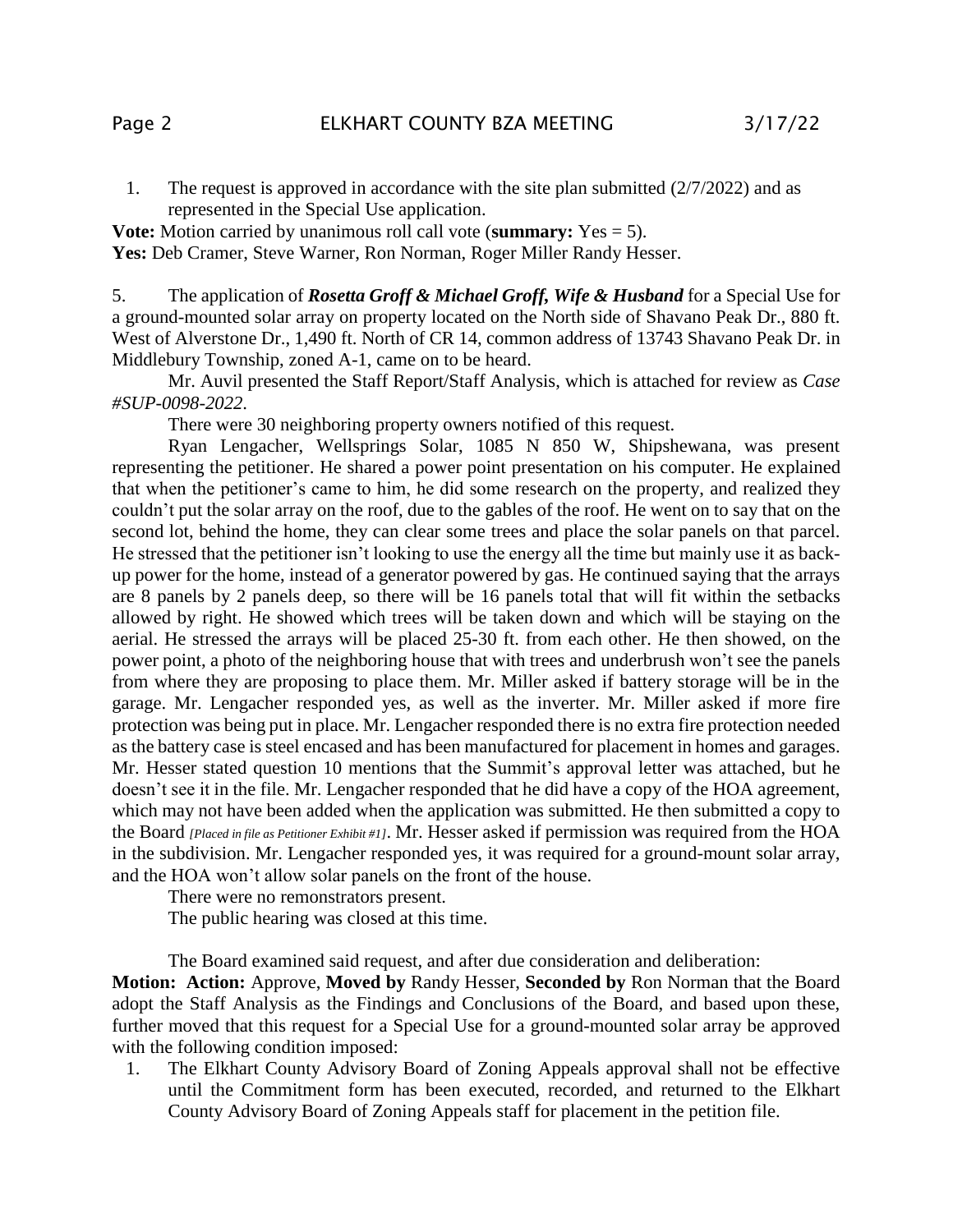The following commitment was imposed:

1. The request is approved in accordance with the site plan submitted (2/14/2022) and as represented in the Special Use application.

**Vote:** Motion carried by unanimous roll call vote (**summary:** Yes = 5).

Yes: Deb Cramer, Steve Warner, Ron Norman, Roger Miller, Randy Hesser.

6. The application of *Elsie Gingerich (Land Contract Holder) & Francisco Sesmas & Maria Torres, Husband & Wife (Land Contract Purchasers)* for a Special Use for an indoor recreational facility (boxing training facility) and for a 4 ft. Developmental Variance (Ordinance requires 15 ft.) to allow for a residence 11 ft. from the rear property line on property located on the West side of 11th St., 465 ft. North of CR 20, common address of 57847 S. 11th St. in Concord Township, zoned R-1, R-4, came on to be heard.

Mr. Auvil presented the Staff Report/Staff Analysis, which is attached for review as *Case #SUP-0102-2022*.

There were 16 neighboring property owners notified of this request.

Alyssa Sawyer, Architectural Group 3, 201 Nappanee St., Elkhart, was present representing the petitioner. She stated this is a great new use of an existing structure to revitalize the area and maintain property values. Mr. Hesser asked what the building is used for now. Mrs. Sawyer responded that it is currently a barn with utilities, and the building department toured the site and determined the building is in good condition. Mr. Hesser clarified the larger building was the church then asked if any church related activities will still take place. Mrs. Sawyer responded no. Mr. Warner asked if this request is for training only without any bouts with spectators. Mrs. Sawyer responded it is not anticipated, but there will be sparing with another facility for training purposes.

There were no remonstrators present.

The public hearing was closed at this time.

Mr. Hesser asked if anything needs to be done of the existing church Special Use. Mr. Auvil explained this Special Use would replace the church Special Use.

The Board examined said request, and after due consideration and deliberation:

**Motion: Action:** Approve, **Moved by** Randy Hesser, **Seconded by** Ron Norman that the Board adopt the Staff Analysis as the Findings and Conclusions of the Board, and based upon these, further moved that this request for a Special Use for an indoor recreational facility (boxing training facility) be approved with the following condition imposed:

1. The Elkhart County Advisory Board of Zoning Appeals approval shall not be effective until the Commitment form has been executed, recorded, and returned to the Elkhart County Advisory Board of Zoning Appeals staff for placement in the petition file.

The following commitment was imposed:

1. The request is approved in accordance with the site plan submitted (2/14/2022) and as represented in the Special Use application.

Further, the motion also included that a Developmental Variance (Ordinance requires 15 ft.) to allow for a residence 11 ft. from the rear property line be approved with the following conditions imposed: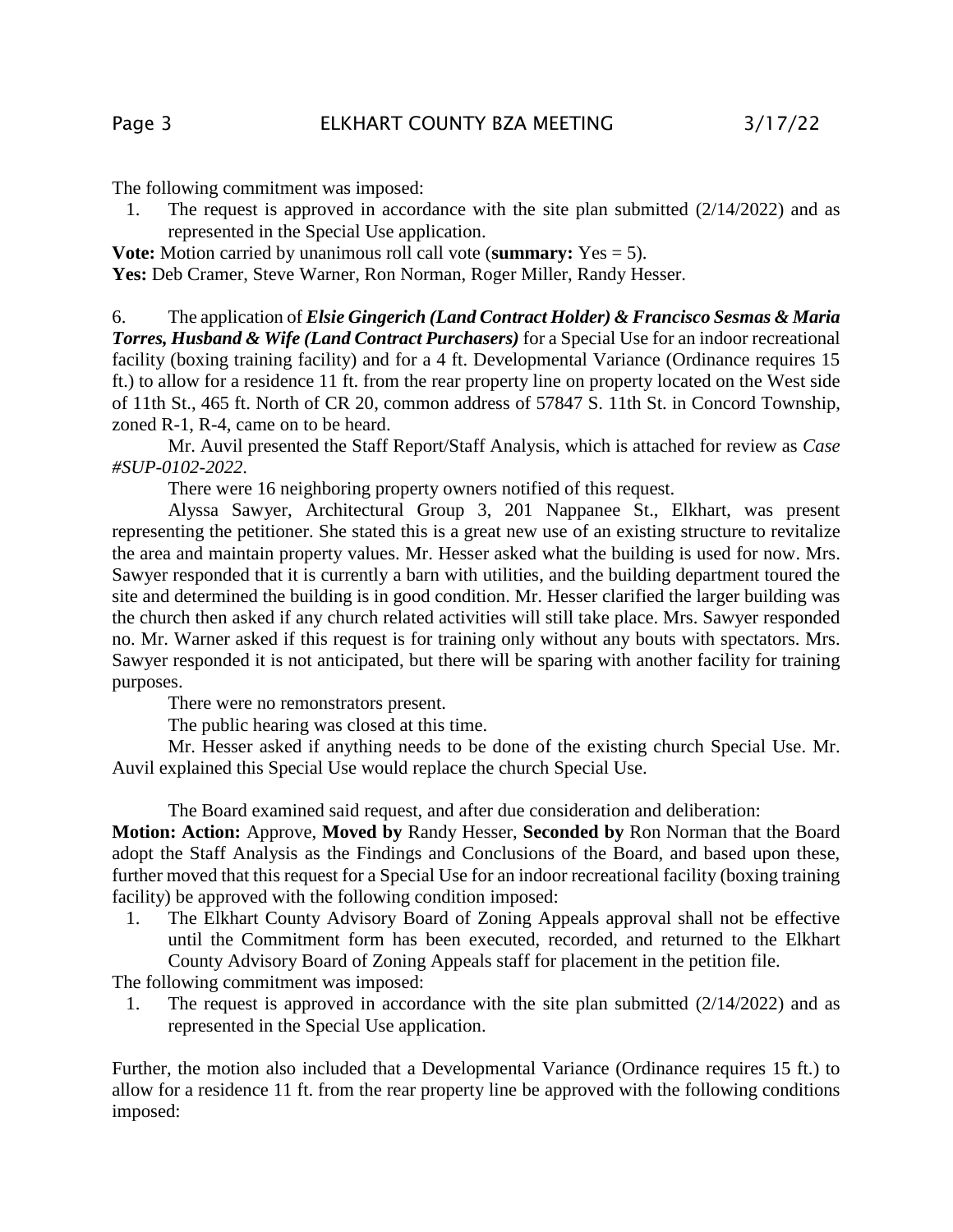- 1. A variance from the developmental standards of the Zoning Ordinance is void unless an Improvement Location Permit is issued within 180 calendar days from the date of the grant and construction work completed within 1 year from the date of the issuance of the Building Permit (where required).
- 2. The request is approved in accordance with the site plan submitted (2/14/2022) and as represented in the Developmental Variance application.

**Vote:** Motion carried by unanimous roll call vote (**summary:** Yes = 5). Yes: Deb Cramer, Steven Warner, Ron Norman, Roger Miller, Randy Hesser.

7. The application of *Patrick M. Rafter & Lauren E. Rafter, Husband & Wife* for a Developmental Variance to allow for the construction of a residence on property with no road frontage served by an access easement on proposed lot 1 on property located on the North side of the access easement, East of CR 3, 1,045 ft. North of CR 2, in Cleveland Township, zoned A-1, came on to be heard.

Mr. Auvil presented the Staff Report/Staff Analysis, which is attached for review as *Case #DV-0959-2021*.

There were 11 neighboring property owners notified of this request.

Blake Doriot, B. Doriot and Associates, P.O. Box 465, New Paris, was present representing the petitioner. He explained they are trying to build a home for the Rafters, and they would like to live closer to their 3 horses that are on the property. He showed on the aerial where the easement is on the south side of the property and where the split of the subdivision will happen. He submitted an updated deed *[Placed in file as Petitioner Exhibit #1]* and explained that the deed states on the second page "together with a non-exclusive access easement described as follows", which is the 60 ft. wide stretch of land on the south side of the property. He went on to say that this easement also accesses the county park to the east, there is traffic on this easement that is not generated by the Rafters. He stressed the Rafters use the easement 2 times a day right now to tend the horses, so traffic will not increase much. There was a discussion about names on the deed and who they are. It was clarified that the name on the deed was the previous owners of the property. Mr. Doriot explained the Rafters contacted the neighbors and offered to go in on half of the maintenance cost of the easement. Mr. Miller asked if there was a water issue that needed to be taken care of. Mr. Doriot responded no, that wasn't an issue on this property. Mr. Norman clarified the easement is 60 ft. wide and accesses the subject property and the park. Mr. Hesser asked if the neighboring properties have access through this easement as well as the subject property. Mr. Doriot responded he believes that is correct. Mrs. Cramer asked if the easement goes straight through or goes up and turns. Mr. Doriot responded the easement goes straight through the property to the park, and there is a sign at the entrance of the park telling the hours of the park. Mr. Norman clarified the easement itself is a gravel lane, and the petitioners will help maintain the easement to their home. He then clarified the proposed house location on the aerial. Mr. Doriot stated the County wouldn't allow this to be blocked in without an access. Mr. Miller asked if the County maintains the gravel easement. Mr. Doriot responded that he is unclear as to who maintains the gravel. Mr. Miller clarified they aren't putting in a new easement, it is existing. Mr. Hesser asked if an agreement was made for the maintenance of the easement. Mr. Doriot responded no agreement has been made.

Lauren Rafter, 55789 Apple Rd., Osceola, was present for this petition. She explained her understanding is that the previous 2 owners have always accessed this property through the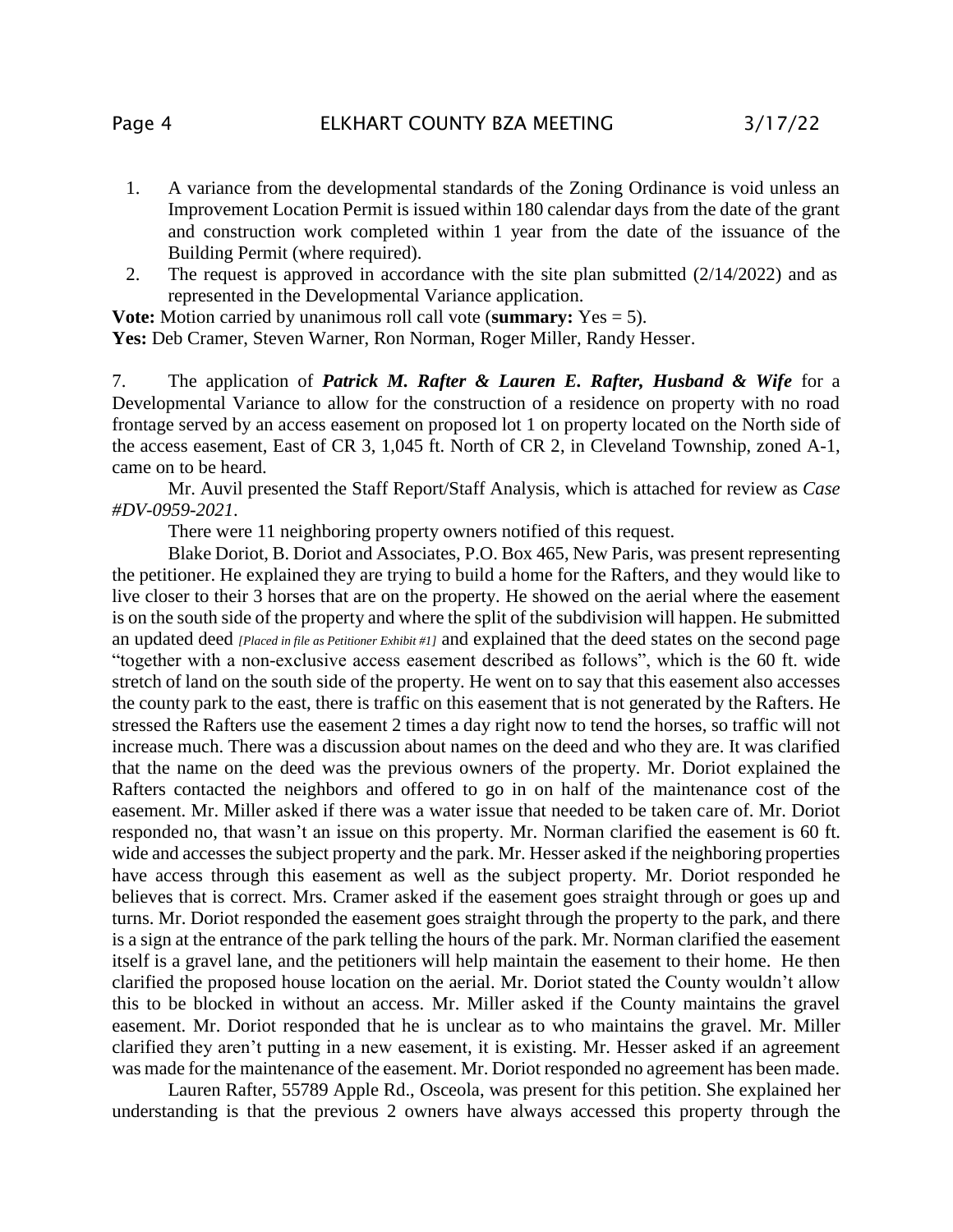easement. She added currently there are 2 addresses to this property, one through AEP as 50860 CR 3, and the other address is the deeded address of Golden Pond Trail. She continued to say there is no access from Golden Pond Trail to the subject property as there is a curb with no driveway. She showed on the aerial where their property and the neighboring properties are located. She went on to say they are in the process of making sure there are no drainage issues with the horses, and they adopted the cats out that were living out of the barn to families. She added they have improved the easement with crushed asphalt. She stressed they offered to the neighbors to improve their driveway and their section of easement, but they didn't take them up on the offer. Mr. Hesser asked to clarify there is no access for lot 1 from Golden Pond Trail, but lot 2 will have access. Mrs. Rafter responded yes, lot 2 is being subdivided off and will have access to Golden Pond Trial, but her Aunt will be building a house there. She stressed they won't be able access their property through that lot. Mr. Hesser asked if the park is land locked as well, except for the easement. Mrs. Rafter responded yes, that is correct, but there is an ATV access, and a lot of the residences use this easement to access the park.

Mr. Hesser asked Mr. Doriot if the neighboring lots were all one parcel at one time. Mr. Doriot responded he doesn't know for sure, but in all his years of surveying he can almost say for sure that they were all one parcel at one point in time. Mr. Auvil stated that the park was given or sold to the County about 5 years ago, and the County wouldn't have taken possession without having an access point. Mr. Norman asked if the park owns the 60 ft. easement. Mr. Doriot responded no, it is not a non-exclusive easement, and it depends on whose property the easement runs through as an encumbrance, that will show in the title.

Dawn Kissel, 50808 CR 3, was present in remonstrance. She stated that when they bought their property they weren't aware of the access easement to the park or to the Rafter's property, as they bought this at the Sherriff's sale. She continued to say that after talking to Kathy Gordon, the previous property owner, she agreed to sell them the subject property when she was ready to sell, as she was getting too old to have the horses. She stressed they didn't push the easement issue at the time, because they were going to buy the property. She went on to say they had conversations with the County Parks Department about removing the easement, and they were informed that the County doesn't use it and had no issues having that access easement removed. She stressed that it isn't a public access, it is just a County access to maintain the park itself. She further explained that since they have lived there people will walk up and down their easement across their property to get to and from the park, so they were hoping to buy the neighboring property and close off that easement access. She explained they got an attorney to remove that easement after finding out the property had been sold, and her understanding was that the property would be accessed through Golden Pond Trail. However, she continued then the property got sold to the Rafters, and now they want to use the easement. She went on to explain the history of the property starting when Kathy Gordon owned the property and Golden Pond Subdivision went in. She explained the subdivision it land locked her property, so Mrs. Gordon had to have an easement put in for access to her horse barn. She stressed that the previous owner asked permission to use the access easement to get to her horses, and that it is incorrect that the public uses this access easement. She explained her concerns of having more traffic on the easement will create a lot more work to keep the easement maintained, as crushed asphalt will cost them money they can't afford. She stressed their priorities are to fix up their home and not the driveway when it won't just be them causing it to decay. She stated they believe that the easement wasn't granted right in the first place, when this easement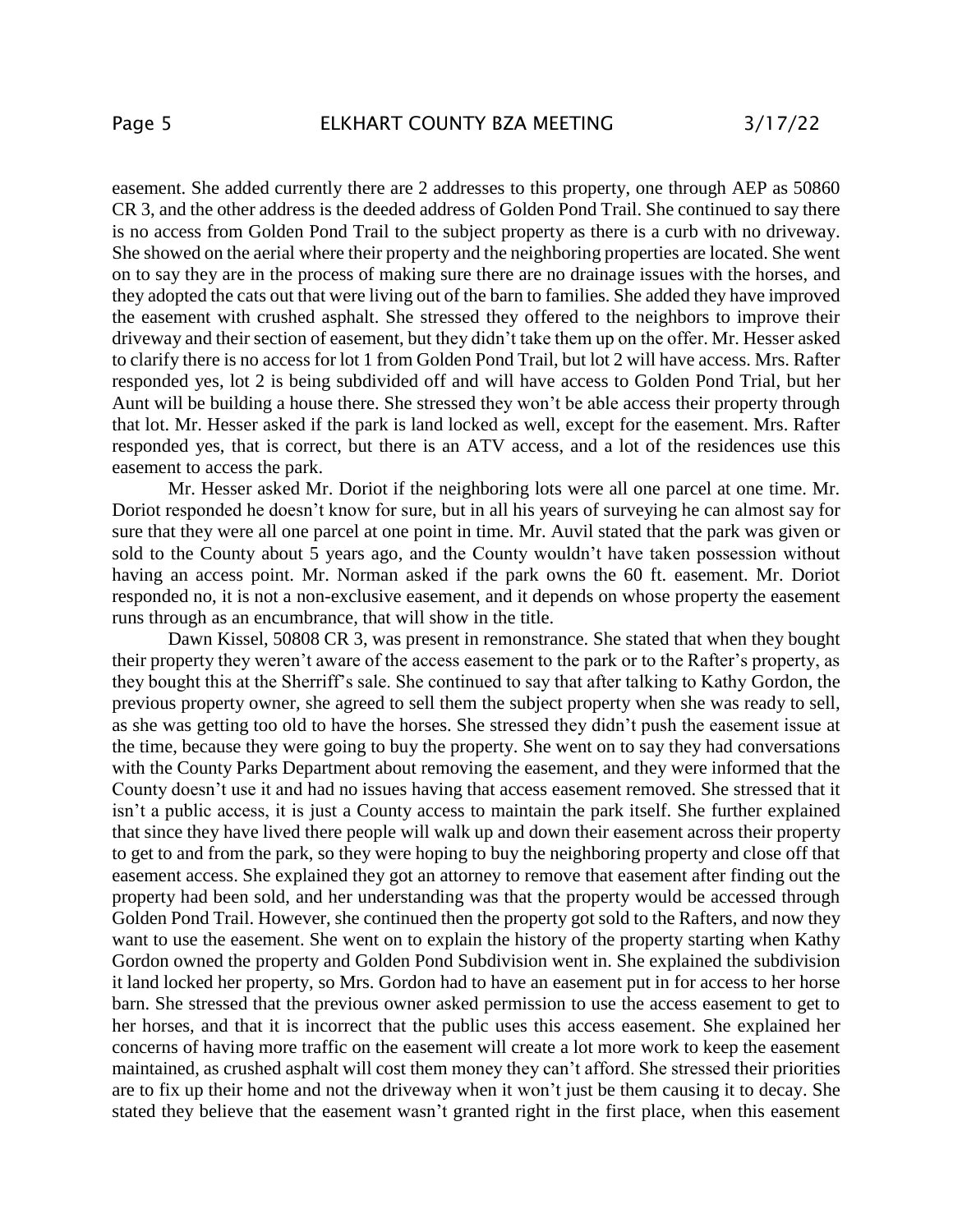was established for access to the horse barn. Mrs. Cramer asked where the access to the park is for the public. Mrs. Kissel responded it is from CR 3 down their driveway, through the Rafters' property, and through the gate. Mrs. Cramer asked for clarification for public assess. Mrs. Kissel responded the public access is off Williams Lane. Mr. Norman clarified that the park goes well past what is shown on the aerial. Mr. Hesser stated that the white lines on the aerial identify tax parcels and asked if she has 2 parcels. Mrs. Kissel clarified on the aerial which parcels are hers. Mr. Norman asked about the easement not being properly granted. Mrs. Kissel submitted a letter from her attorney about the deed not being correct according to her findings *[Placed in file as Remonstrator Exhibit #1]*. Mr. Norman asked if she knew when the easement was granted, and if it was an investment company that owned the land when that happened. Mrs. Kissel responded the easement was granted back in 1996, and it was not owned by an investment company. She explained there have been at least 3 other property owners since then, then the investment company, and they bought it. She continued saying it was established by the original property owner from when the property was land locked prior to the subdivision going in. She stressed they have no issues with the Rafters building a home, but they can use access through Golden Pond Trail and not on their access easement. She stressed used of the easement will cause them more financial hardships. Mrs. Cramer asked if there is another property to the west that is also land locked. Mrs. Kissel responded no, the property to the west has a driveway that connects to CR 3. Mr. Miller clarified that the property west of the proposed property is also using the access easement. Mrs. Kissel responded that is their property. Mrs. Cramer asked if they use the easement to access CR 3. Mrs. Kissel responded they have an easement to their other parcel of property, but they own the easement to CR 3. Mr. Hesser explained that an improper easement in the deed is a legal matter. It was clarified that the subdivision has already been approved.

Mr. Doriot came back on to respond. He stated that the Rafters bought the property with title insurance, and it is stated in the deed that they have a non-exclusive access easement to the property. He stressed that Golden Pond subdivision wouldn't have been designed to have livestock traffic come through, when it was created.

The public hearing was closed at this time.

Mr. Hesser asked Attorney Kolbus if he had seen the deed. Attorney Kolbus stated it doesn't matter what his opinion is, and it is fact sensitive. Mrs. Cramer stated according to the deed they have the right to use it. Mr. Miller stated the Board is looking to approve a residence without road frontage; the Board isn't approving the easement or whether or not it is legal. Mr. Hesser stated if this was a new proposal to create an easement that wasn't there before it would be an entirely different matter, as this is a self-created issue, but this easement has been here. He stressed the legality isn't for the Board to decide. He continued to say that he won't include the second sentence of finding #3 from the Staff Report as they choose to use this access easement. Mr. Miller stated this isn't a good solution, but there's nothing the Board can do. Mr. Hesser stressed he understands the remonstrators concerns, though without things in writing there isn't anything anyone can do.

The Board examined said request, and after due consideration and deliberation: **Motion: Action:** Approve, **Moved by** Randy Hesser, **Seconded by** Deb Cramer that the Board adopt the Staff Analysis as the Findings and Conclusions of the Board, and based upon these, further moved that this request for a Developmental Variance to allow for the construction of a